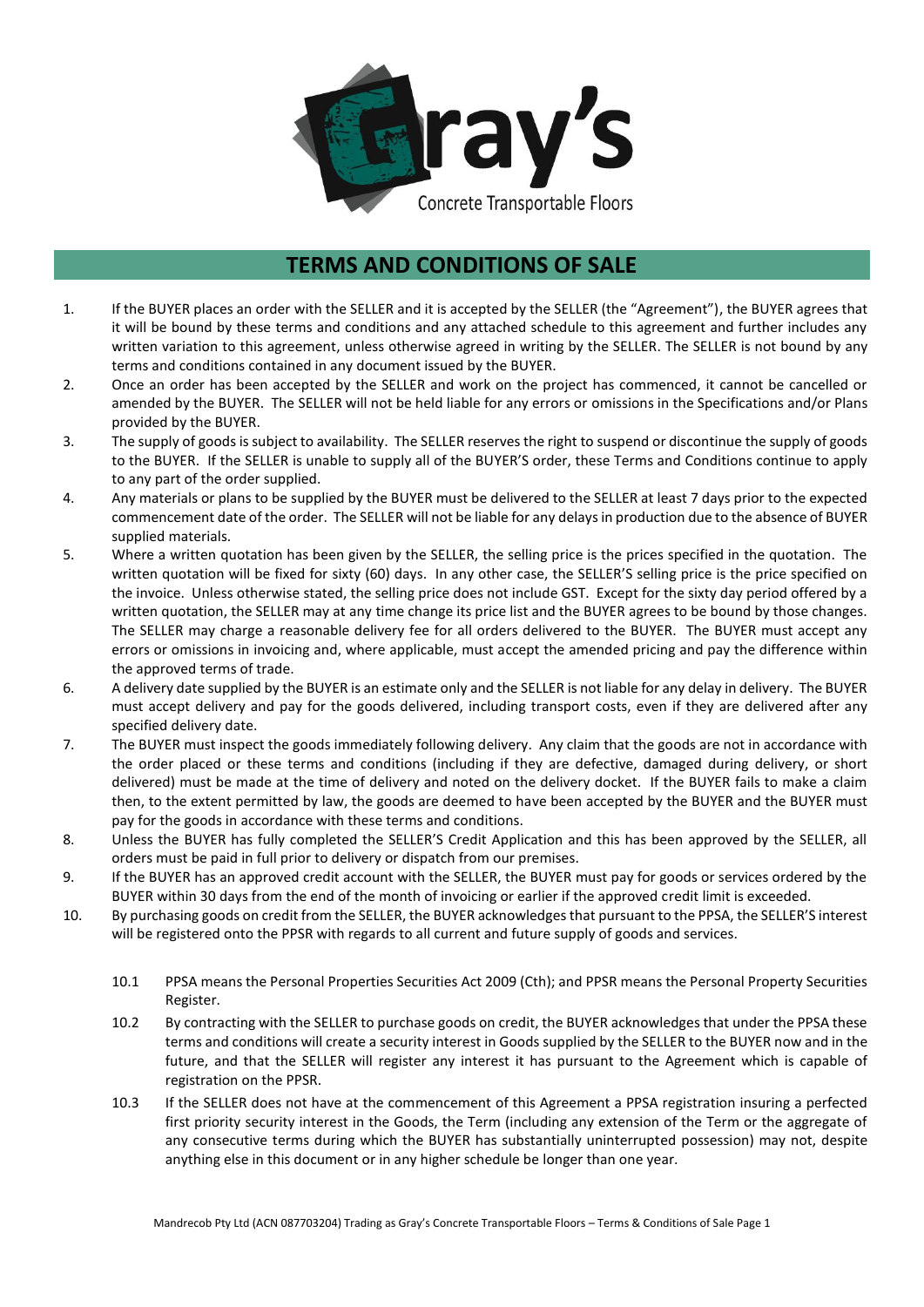- 10.4 If this Agreement creates a security interest the BUYER agrees that:
	- a. It will do all things necessary including providing all information the SELLER requires to register a Financing Statement or Financing Change Statement on the PPSR in relation to the security interest;
	- b. It will not change its name, ABN or other details required on the PPSR, without first notifying the SELLER;
	- c. It waives its right to receive a verification statement in respect of Financial Statement or Financing Change Statement;
	- d. It will pay the SELLERS costs of any discharge or necessary amendment of any Financing Statement or Financing Change Statement; and
	- e. It will not register a Financing Statement or Financing Change Statement in respect of a security interest contemplated or constituted by this Agreement without the SELLERS prior written consent.
- 10.5 If Chapter 4 of the PPSA applies to the enforcement of a security interest, the following provisions of the PPSA will not apply to the enforcement of that security interest:
	- a. section 95 (notice of the removal of accession), to the extent that it requires the company to give the BUYER a notice;
	- b. section 96 (when a person with an interest in the whole may retain accession);
	- c. section 121(4) (enforcement of liquid assets notice to grantor);
	- d. section 125 (obligation to dispose of or retain collateral);
	- e. section 129(2) and (3)
	- f. section 130 (notice of disposal), to the extent that it requires the company to give the BUYER a notice;
	- g. section 132(3)(d) (contents of statement of account after disposal)
	- h. section 132(4) (statement of account if no disposal);
	- i. section 135 (notice of retention);
	- j. section 142 (redemption of collateral) &
	- k. section 143 (reinstatement of security agreement).

10.6 Where a person is a controller in relation to the Goods, the parties agree that Part 4.3 of the PPSA will not apply to the enforcement of any security interest in the goods by the controller.

10.7 Sections 123 (seizing collateral), section 126 (apparent possession), section 128 (secured party may dispose of collateral), section 129 (disposal by purchase) and section 134(1) (retention of collateral) confer rights on the SELLER. The BUYER agrees that in addition to those rights the SELLER shall if there is a default by the BUYER have the right to seize, purchase, take possession or apparent possession, retain, deal with or dispose of any Goods, not only under those sections but also, as an additional and independent right under this Agreement and the BUYER agrees that the SELLER may do so in any manner it sees fit including (in respect of dealing and disposal) by private or public sale, lease or license.

- 11. If the BUYER does not make full payment by the due date, exceeds its credit limit at any time, commits any other material breach of these terms and conditions or an insolvency event in respect of the BUYER arises or is reasonably suspected by the SELLER, the SELLER may (without limiting any other rights or claim it may have against the BUYER) do any or all of the following:
	- a. charge the BUYER interest calculated on a daily basis on any portion of the BUYER'S account that is overdue at the Commonwealth Banking Group's overdraft index rate plus 5% calculated from the date the payment was due until the date payment is made (both dates inclusive);
	- b. vary or withdraw any approved credit limit and /or terms of trade;
	- c. cancel or suspend any unfilled orders;
	- d. terminate any contracts between the SELLER and the BUYER and demand immediate payment of any moneys due and outstanding under those contracts;
	- e. cancel any rebate, discount or allowance due or payable by the SELLER as at the date of the event;
	- f. enter (at any time) any premises in which the SELLER'S goods are stored, to enable the SELLER to inspect the goods and to reclaim possession of the goods without liability for the tort of trespass, negligence, or payment of any compensation to the BUYER whatsoever;
	- g. institute any recovery process as the SELLER in its discretion decides at the BUYER'S cost and expense.
- 12. If any part of an invoice is in dispute, the balance will remain payable and must be paid when due. The BUYER has no right to set-off any claim against the SELLER from moneys owing to the SELLER.